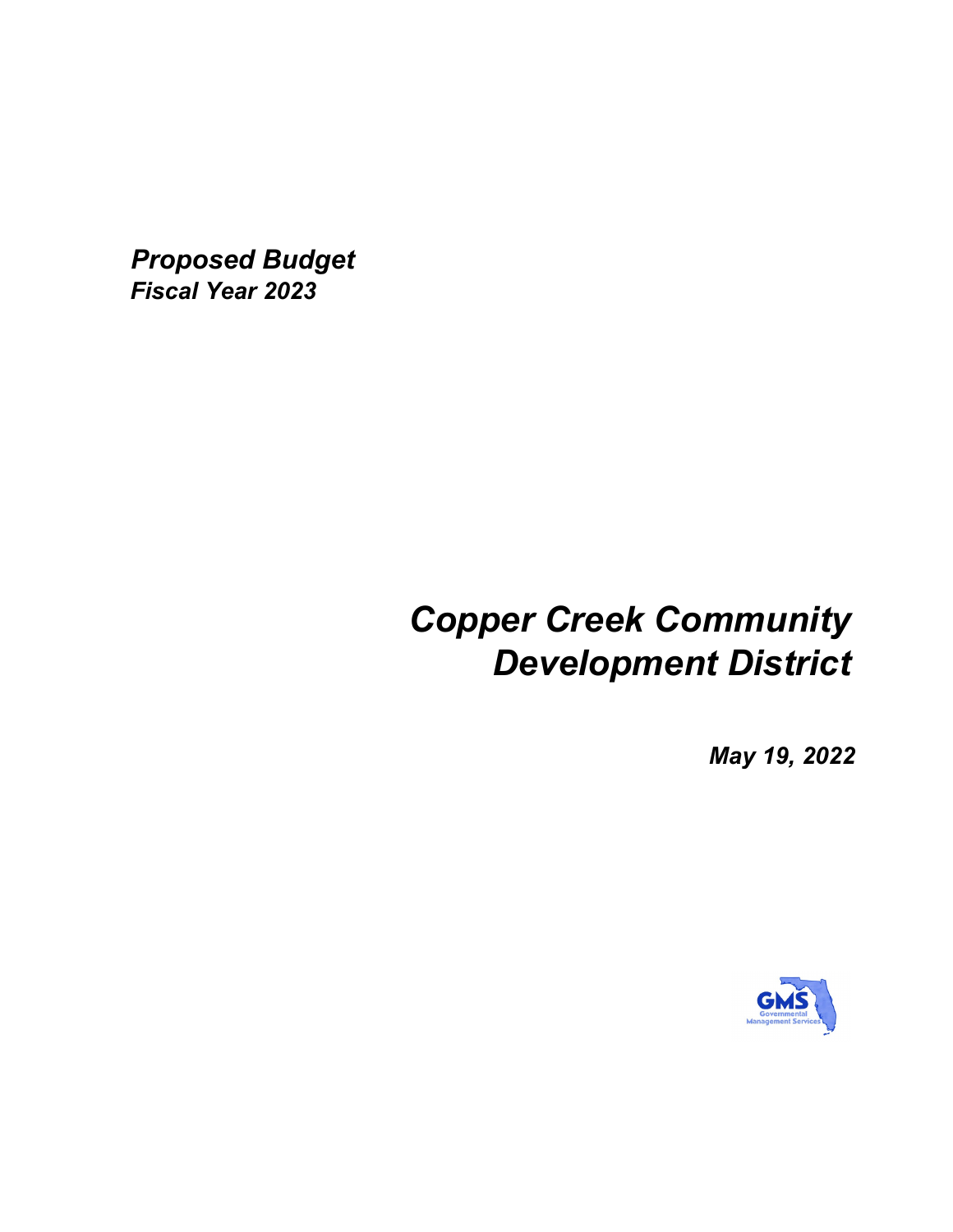## **Copper Creek Community Development District**

## *TABLE OF CONTENTS*

| <b>General Fund</b>         |          |
|-----------------------------|----------|
| <b>Budget</b>               | Page 1-2 |
| <b>Amortizaton Schedule</b> | Page 3   |
| <b>Narrative</b>            | Page 4-5 |
| <b>Debt Service Fund</b>    |          |
| <b>Budget</b>               | Page 6   |
| <b>Amortizaton Schedule</b> | Page 7   |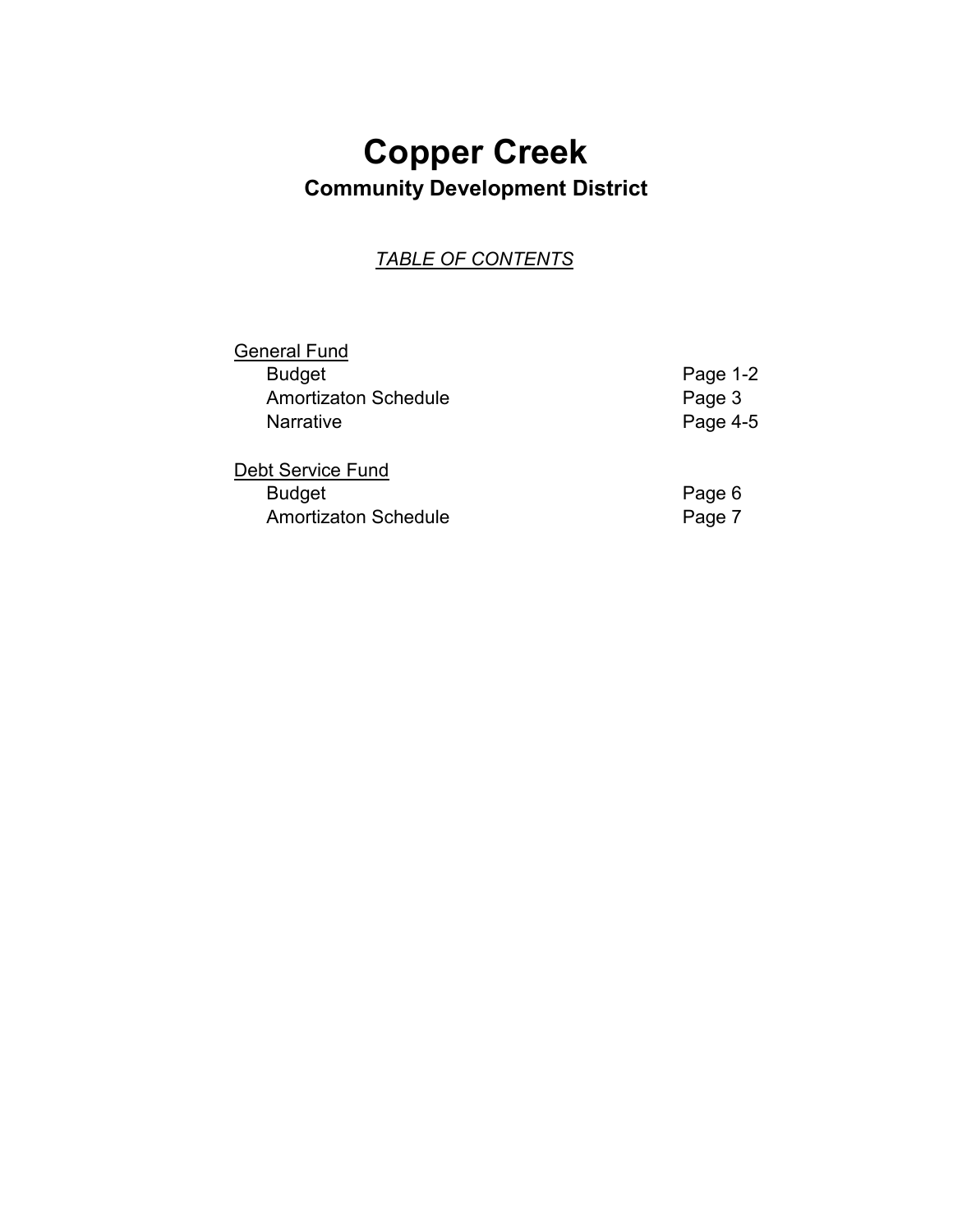## **Copper Creek** extending the computation of the control of the control of the control of the control of the control of the control of the control of the control of the control of the control of the control of the control o

**Community Development District FY 2023**

| <b>Description</b>              | <b>Adopted</b><br><b>Budget</b><br>FY2022 | <b>Actual</b><br><b>Thru</b><br>4/30/2022 | Projected<br><b>Next</b><br>5 Months | Projected<br>thru<br>9/30/2022 | <b>Proposed</b><br><b>Budget</b><br>FY 2023 |
|---------------------------------|-------------------------------------------|-------------------------------------------|--------------------------------------|--------------------------------|---------------------------------------------|
| <b>Revenues</b>                 |                                           |                                           |                                      |                                |                                             |
| Carry Forward                   | \$147,298                                 | \$16,171                                  | \$0                                  | \$16,171                       | \$0                                         |
| Assessments - On Roll           | \$117,598                                 | \$116,859                                 | \$739                                | \$117,598                      | \$117,598                                   |
| Assessments - Direct            | \$23,520                                  | \$0                                       | \$23,520                             | \$23,520                       | \$23,520                                    |
| <b>Stormwater Rebate</b>        | \$49,572                                  | \$62,870                                  | \$0                                  | \$62,870                       | \$56,372                                    |
| State Board - Interest          | \$0                                       | \$173                                     | \$72                                 | \$245                          | \$0                                         |
| <b>Total Revenues</b>           | \$337,988                                 | \$196,073                                 | \$24,331                             | \$220,404                      | \$197,490                                   |
| <b>Expenditures</b>             |                                           |                                           |                                      |                                |                                             |
| Administrative                  |                                           |                                           |                                      |                                |                                             |
| <b>Engineering Fees</b>         | \$10,000                                  | \$221                                     | \$4,167                              | \$4,388                        | \$10,000                                    |
| Arbitrage                       | \$1,200                                   | \$0                                       | \$1,200                              | \$1,200                        | \$1,200                                     |
| <b>Dissemination Agent</b>      | \$5,000                                   | \$3,017                                   | \$1,983                              | \$5,000                        | \$5,000                                     |
| <b>Attorney Fees</b>            | \$15,000                                  | \$2,500                                   | \$7,500                              | \$10,000                       | \$15,000                                    |
| <b>Annual Audit</b>             | \$5,000                                   | \$0                                       | \$3,290                              | \$3,290                        | \$5,000                                     |
| <b>Trustee Fees</b>             | \$6,000                                   | \$4,000                                   | \$0                                  | \$4,000                        | \$6,000                                     |
| <b>Management Fees</b>          | \$32,000                                  | \$18,667                                  | \$13,333                             | \$32,000                       | \$32,960                                    |
| <b>Computer Time</b>            | \$1,000                                   | \$583                                     | \$417                                | \$1,000                        | \$1,000                                     |
| Website Compliance              | \$1,000                                   | \$583                                     | \$417                                | \$1,000                        | \$1,000                                     |
| Telephone                       | \$50                                      | \$0                                       | \$21                                 | \$21                           | \$50                                        |
| Postage                         | \$500                                     | \$182                                     | \$208                                | \$390                          | \$500                                       |
| Printing & Binding              | \$600                                     | \$5                                       | \$250                                | \$255                          | \$600                                       |
| Insurance                       | \$6,900                                   | \$6,405                                   | \$0                                  | \$6,405                        | \$6,900                                     |
| Legal Advertising               | \$1,500                                   | \$0                                       | \$375                                | \$375                          | \$1,500                                     |
| <b>Other Current Charges</b>    | \$700                                     | \$265                                     | \$292                                | \$556                          | \$700                                       |
| Office Supplies                 | \$100                                     | \$0                                       | \$100                                | \$100                          | \$100                                       |
| Dues, Licenses & Subscriptions  | \$175                                     | \$175                                     | \$0                                  | \$175                          | \$175                                       |
| Capital Outlay                  | \$100                                     | \$0                                       | \$50                                 | \$50                           | \$100                                       |
| Street Lighting Loan            | \$30,000                                  | \$0                                       | \$0                                  | \$0                            | \$0                                         |
| <b>Operating Reserve</b>        | \$22,777                                  | \$150                                     | \$6,500                              | \$6,650                        | \$23,348                                    |
| <b>Total Adminstrative</b>      | \$139,602                                 | \$36,752                                  | \$40,103                             | \$76,855                       | \$111,133                                   |
| <b>Field</b>                    |                                           |                                           |                                      |                                |                                             |
| Stormwater Maintenance / R& R   | \$28,372                                  | \$0                                       | \$11,822                             | \$11,822                       | \$28,372                                    |
| <b>Stormwater Contingencies</b> | \$0                                       | \$0                                       | \$0                                  | \$0                            | \$5,000                                     |
| Lake Management                 | \$15,500                                  | \$8,925                                   | \$6,375                              | \$15,300                       | \$15,500                                    |
| Midge Control                   | \$5,700                                   | \$3,276                                   | \$1,404                              | \$4,680                        | \$5,700                                     |
| Littoral Maintence              | \$1,516                                   | \$1,050                                   | \$750                                | \$1,800                        | \$1,800                                     |
| <b>Total Field</b>              | \$51,088                                  | \$13,251                                  | \$20,351                             | \$33,602                       | \$56,372                                    |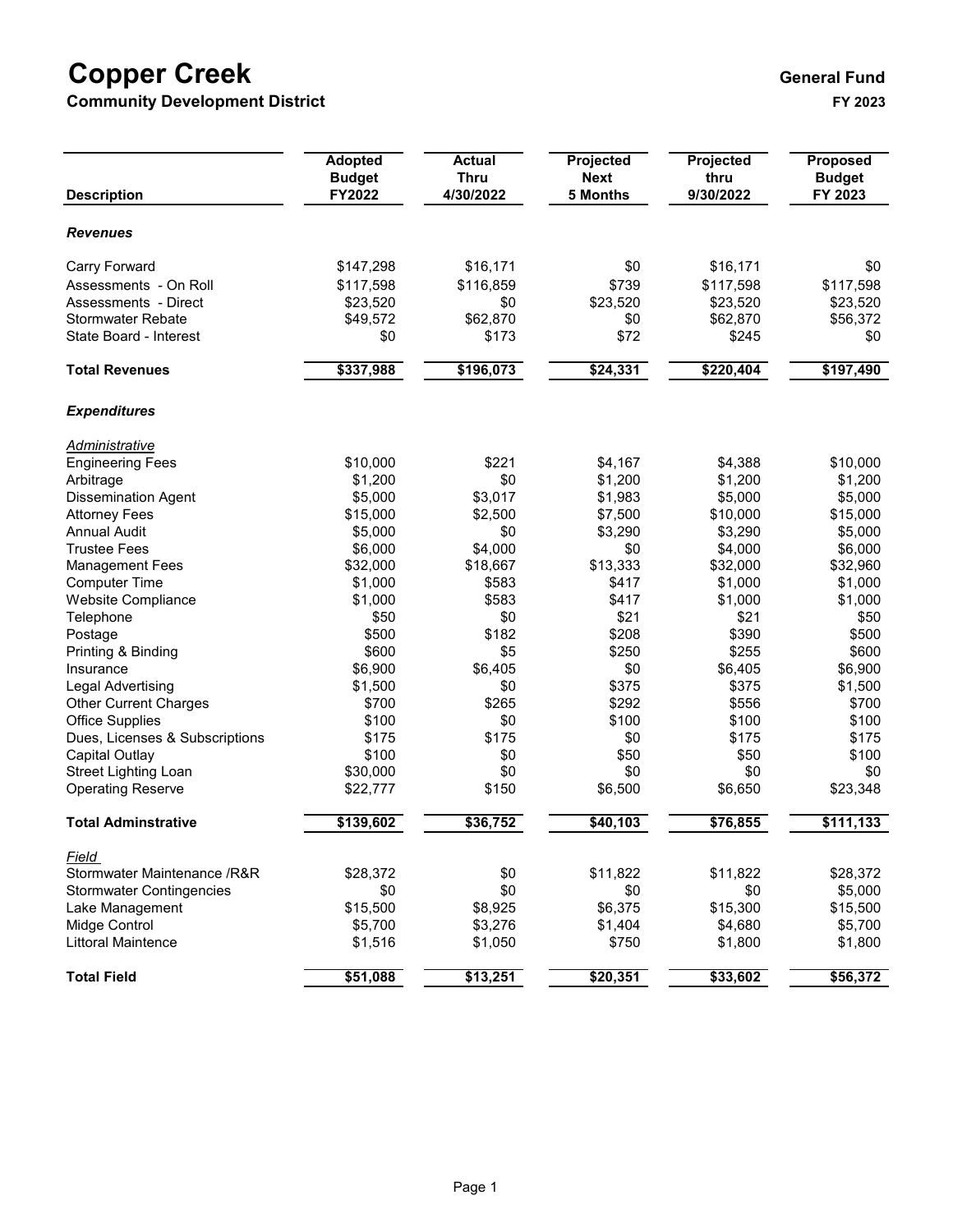## **Copper Creek** extending the computation of the control of the control of the control of the control of the control of the control of the control of the control of the control of the control of the control of the control o

**Community Development District FY 2023**

| <b>Description</b>                  | <b>Adopted</b><br><b>Budget</b><br>FY2022 | <b>Actual</b><br>Thru<br>4/30/2022 | Projected<br>Next<br><b>5 Months</b> | Projected<br>thru<br>9/30/2022 | <b>Proposed</b><br><b>Budget</b><br>FY 2023 |
|-------------------------------------|-------------------------------------------|------------------------------------|--------------------------------------|--------------------------------|---------------------------------------------|
| <b>Steet Lighting Loan</b>          |                                           |                                    |                                      |                                |                                             |
| Series 2021                         |                                           |                                    |                                      |                                |                                             |
| Interest - 11/01                    | \$3.218                                   | \$3,218                            | \$0                                  | \$3,218                        | \$2,635                                     |
| Principal - 5/1                     | \$23,550                                  | \$23,550                           | \$0                                  | \$23.550                       | \$24,716                                    |
| Interest - 5/01                     | \$3,218                                   | \$3,218                            | \$0                                  | \$3,218                        | \$2,635                                     |
| <b>Total Debt Service</b>           | \$29,985                                  | \$29,985                           | $\sqrt{6}$                           | \$29,985                       | \$29,985                                    |
| <b>TOTAL EXPENDITURES</b>           | \$220,675                                 | \$79,989                           | \$60,453                             | \$140,442                      | \$197,490                                   |
| <b>Excess Revenues/Expenditures</b> | \$117,313                                 | \$116,084                          | (\$36,122)                           | \$79,962                       | \$0                                         |

| Land Use          | No. Units | Gross Per Unit                 | TOTAL         |
|-------------------|-----------|--------------------------------|---------------|
| Phase 1 - On Roll | 480       | \$266.30                       | \$127,824.00  |
| Phase 2 - Direct  | 96        | \$245.00                       | \$23,520.00   |
|                   | 576       | <b>Total Gross Assessments</b> | \$151,344.00  |
|                   |           | Less Discount/Collection Fees  | (\$10,225.92) |
|                   |           | <b>Total Net Assessment</b>    | \$141,118.08  |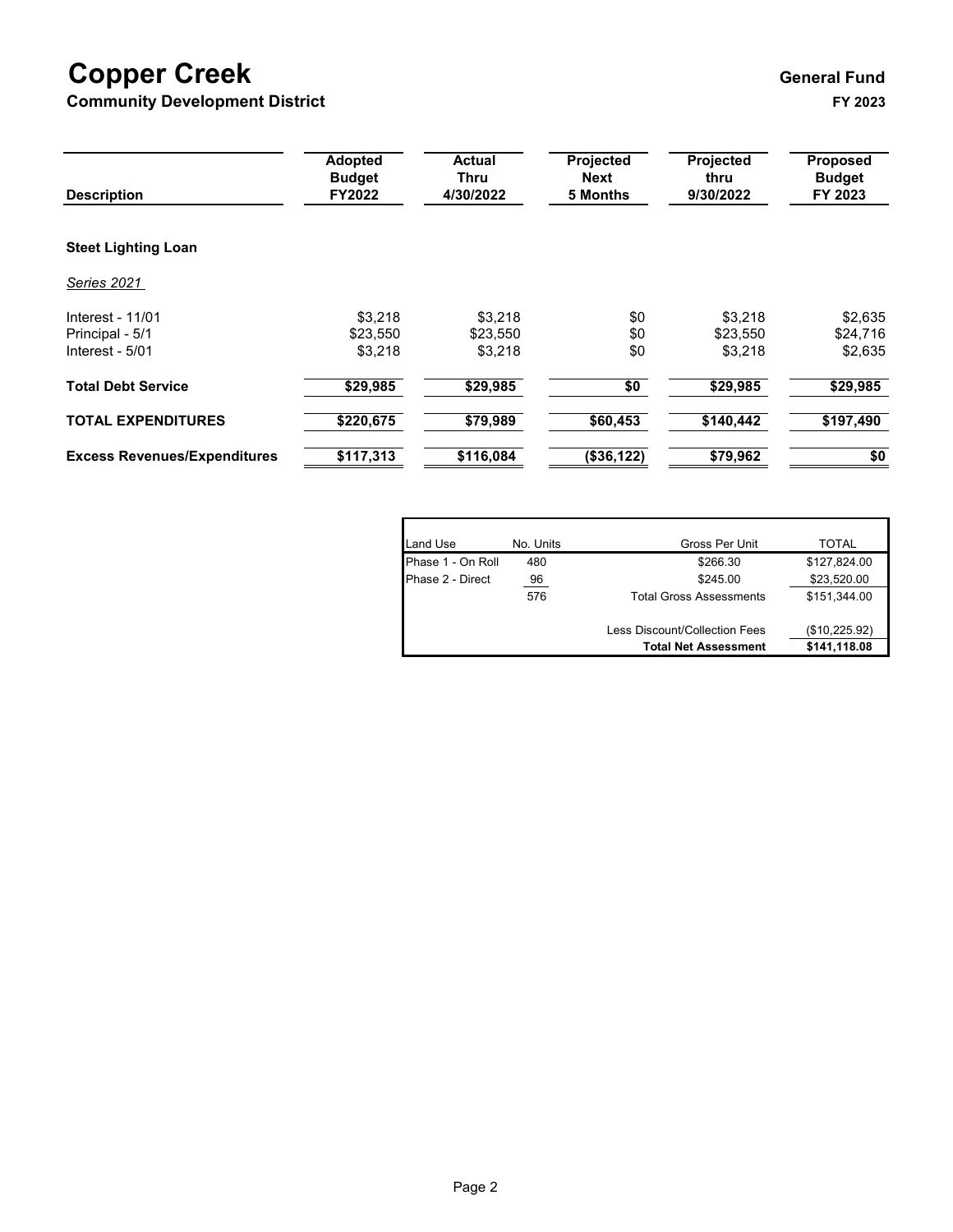## **Copper Creek**

**Community Development District**

Series 2021 Note

### **AMORTIZATION SCHEDULE**

| <b>DATE</b> | <b>BALANCE</b> | <b>PRINCIPAL</b> | <b>INTEREST</b> | <b>TOTAL</b> |
|-------------|----------------|------------------|-----------------|--------------|
|             |                |                  |                 |              |
| 11/01/21    | \$130,000.00   | \$0.00           | \$3.217.50      | \$0.00       |
| 05/01/22    | \$106,449.77   | \$23,550.23      | \$3,217.50      | \$29,985.23  |
| 11/01/22    | \$106,449.77   | \$0.00           | \$2,634.63      | \$0.00       |
| 05/01/23    | \$81,733.80    | \$24,715.97      | \$2,634.63      | \$29,985.23  |
| 11/01/23    | \$81.733.80    | \$0.00           | \$2.022.91      | \$0.00       |
| 05/01/24    | \$55,794.39    | \$25,939.41      | \$2.022.91      | \$29.985.23  |
| 11/01/24    | \$55.794.39    | \$0.00           | \$1.380.91      | \$0.00       |
| 05/01/25    | \$28,570.98    | \$27.223.41      | \$1.380.91      | \$29.985.23  |
| 11/01/25    | \$28,570.98    | \$0.00           | \$707.13        | \$0.00       |
| 05/01/26    | \$0.00         | \$28.570.98      | \$707.13        | \$29.985.24  |
|             |                |                  |                 |              |
|             |                |                  |                 |              |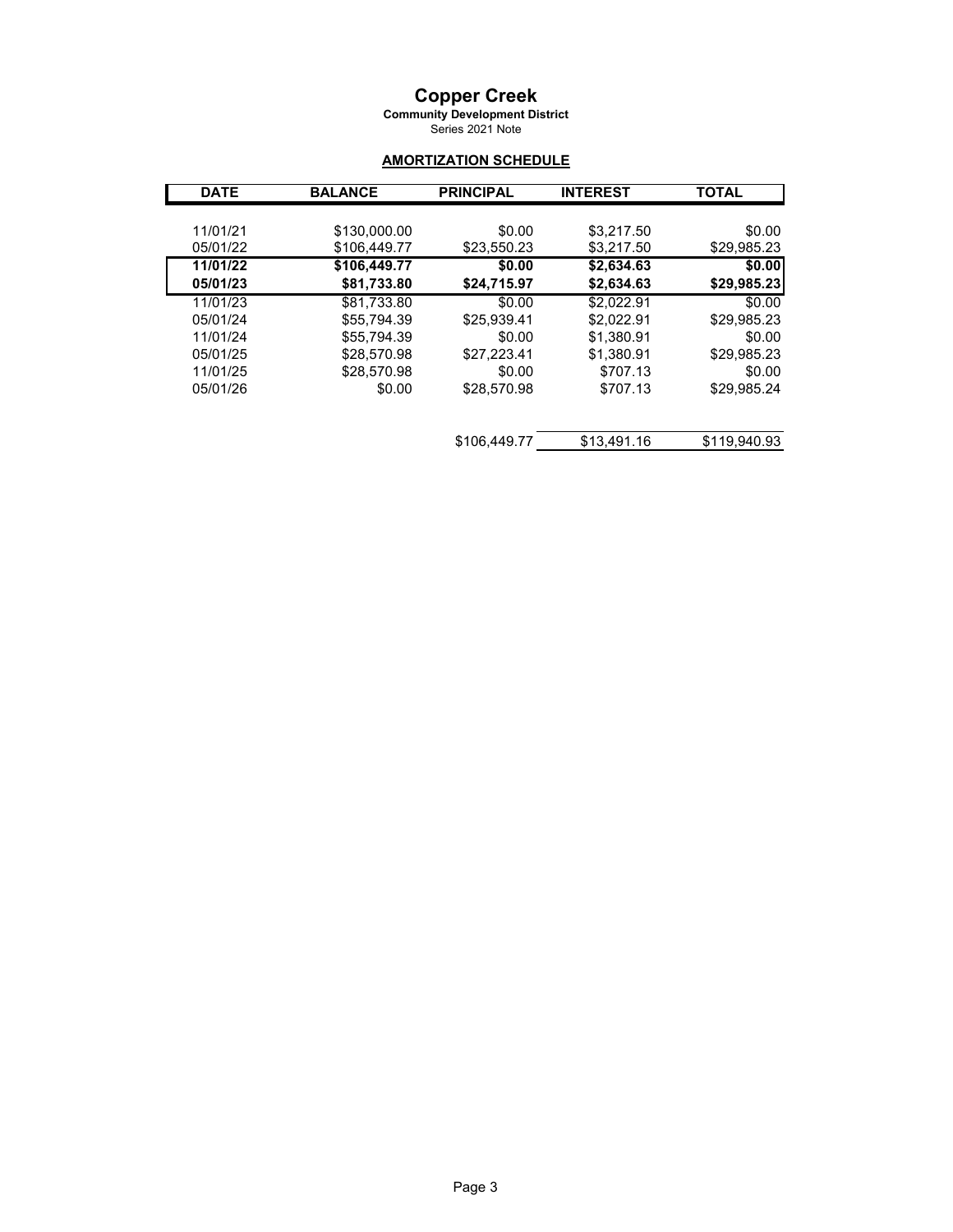### **Copper Creek Community Development District** GENERAL FUND BUDGET

#### **REVENUES:**

#### *Storm Water Fee Assessment*

The City of Port St. Lucie assesses the residents of the District for Repairs, Maintenance and Capital Improvements of the Drainage System. The city then remits the storm water fees less an administrative fee to the District since the District provides all of these services.

\_\_\_\_\_\_\_\_\_\_\_\_\_\_\_\_\_\_\_\_\_\_\_\_\_\_\_\_\_\_\_\_\_\_\_\_\_\_\_\_\_\_\_\_\_\_\_\_\_\_\_\_\_\_\_\_\_\_\_\_\_\_\_\_\_\_\_\_\_\_\_\_\_\_\_\_\_\_\_\_\_\_\_\_\_\_\_\_\_\_\_\_\_\_\_

#### *Assessments*

The District will levy a Maintenance Assessment on all assessable property within the District.

#### **EXPENDITURES:**

#### **Administrative:**

#### *Engineering Fees*

The District's engineer will be providing general engineering services to the District, i.e. attendance and preparation for monthly board meetings, review invoices, etc.

#### *Arbitrage Rebate Calculation*

The District is required to annually have an arbitrage rebate calculation on the District's Series 2019 Special Assessment Bonds. The District will contract with an independent certified public accounting firm to calculate the rebate liability and submit a report to the District.

#### *Dissemination Agent*

The District is required by the Security and Exchange Commission to comply with Rule 15(c)(2)-12(b)(5), which relates to additional reporting requirements for un-rated bond issues.

#### *Attorney Fees*

The District's legal counsel will be providing general legal services to the District, i.e. attendance and preparation for monthly meetings, review operating & maintenance contracts, etc.

#### *Annual Audit*

The District is required annually to conduct an audit of its financial records by an Independent Certified Public Accounting Firm. Per Section 218.39 of the Florida Statues, each special district with total revenues or expenditures in excess of \$100,000 *OR* any special district with revenue or expenses between \$50,000 and \$100,000 that has not been subject to a financial audit in the 2 preceding fiscal years must perform an independent annual audit.

#### *Trustee Fees*

The District issued Series 2019 Special Assessment Bonds which are held with a Trustee at Wells Fargo. The amount of the trustee fees budgeted is based on the agreement between Wells Fargo and the District.

#### *Management Fees*

The District receives Management, Accounting and Administrative services as part of a Management Agreement with Governmental Management Services – South Florida, LLC.

#### *Computer Time*

The District processes all of its financial activities, i.e. accounts payable, financial statements, etc. on a main frame computer leased by Governmental Management Services – South Florida, LLC.

#### *Website Compliance*

Per Section 189.069 F.S, all District must have a website by October 1, 2015 to provide detailed information on the CDD as well as links to useful websites regarding Compliance issues. This website will be maintained by GMS-SF, LLC and updated as required by the Statute.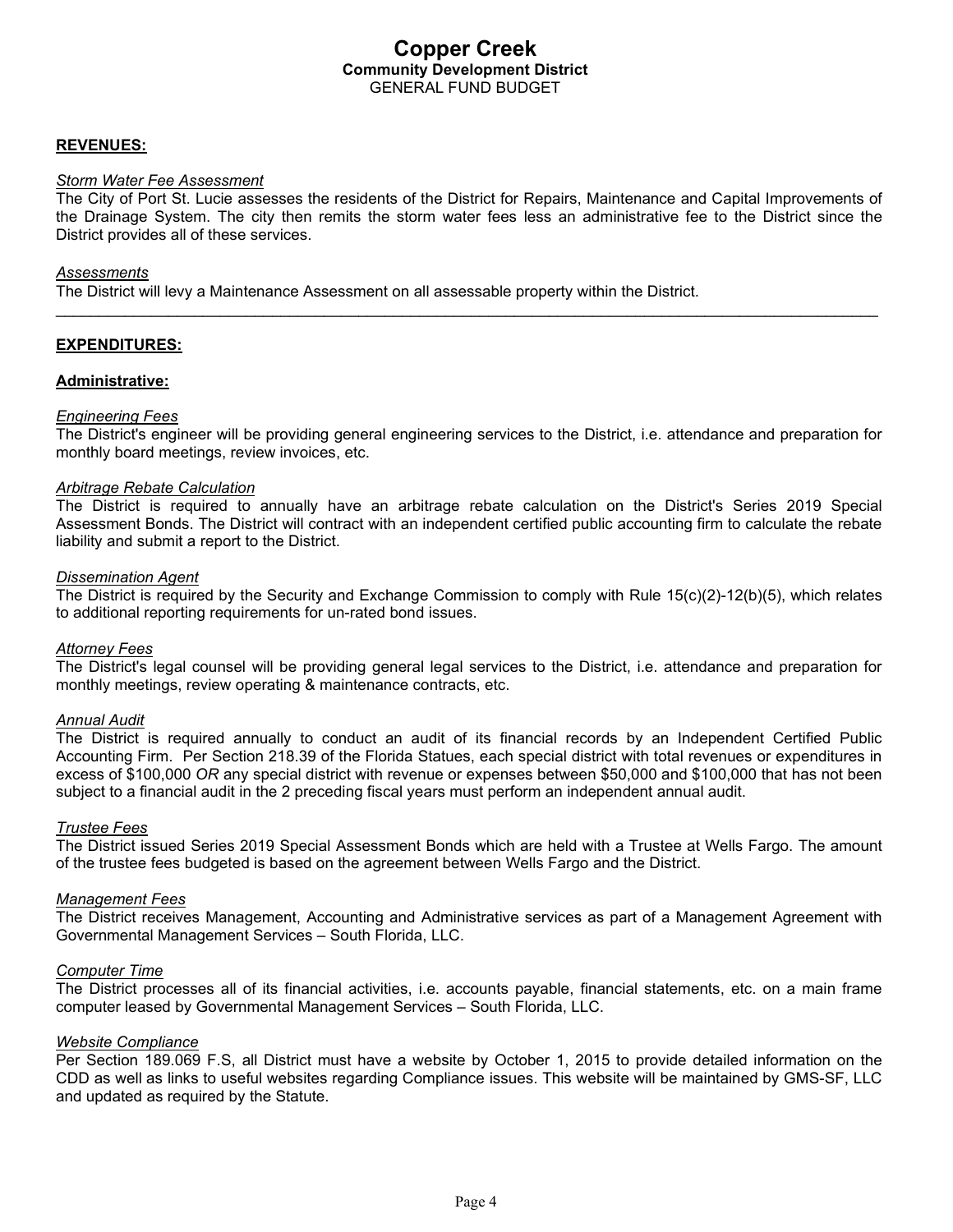### **Copper Creek Community Development District** GENERAL FUND BUDGET

#### **Administrative: (Continued)**

#### *Telephone*

Telephone and fax machine.

#### *Postage*

Mailing of agenda packages, overnight deliveries, correspondence, etc.

#### *Printing & Binding*

Printing and Binding agenda packages for board meetings, printing of computerized checks, stationary, envelopes etc.

#### *Insurance*

The District's General Liability & Public Officials Liability Insurance policy is with a qualified entity that specializes in providing insurance coverage to governmental agencies. The amount is based upon similar Community Development Districts.

#### *Legal Advertising*

The District is required to advertise various notices for monthly Board meetings, public hearings etc in a newspaper of general circulation.

*Other Current Charges* Bank charges and any other miscellaneous expenses that incurred during the year.

#### *Office Supplies*

Miscellaneous office supplies.

#### *Dues, Licenses & Subscriptions*

The District is required to pay an annual fee to the Department of Economic Opportunity for \$175. This is the only expense under this category for the District.

#### *Capital Outlay*

Represents any minor capital expenditures the District may need to make during the Fiscal Year such as a file cabinet for District files.

#### *Operating Reserves*

Funds for expenditures of the District will be incurred before assessments are collected.

#### **Field:**

*Stormwater Maintenance/R&R* Represents the maintenance of the stormwater management system.

#### *Stormwater Contingencies*

Represents any contingencies of the stormwater management system.

*Lake Management* Includes monthly cleaning of all District lakes.

*Midge Control* Includes monthly midge management services.

*Littoral Maintenance* Includes maintenance of littoral plants.

#### **Street Lighting Loan**

Represents the principal and interest payments of the loan for the purchase and installation of new street lighting within the Copper Creek Community Development District.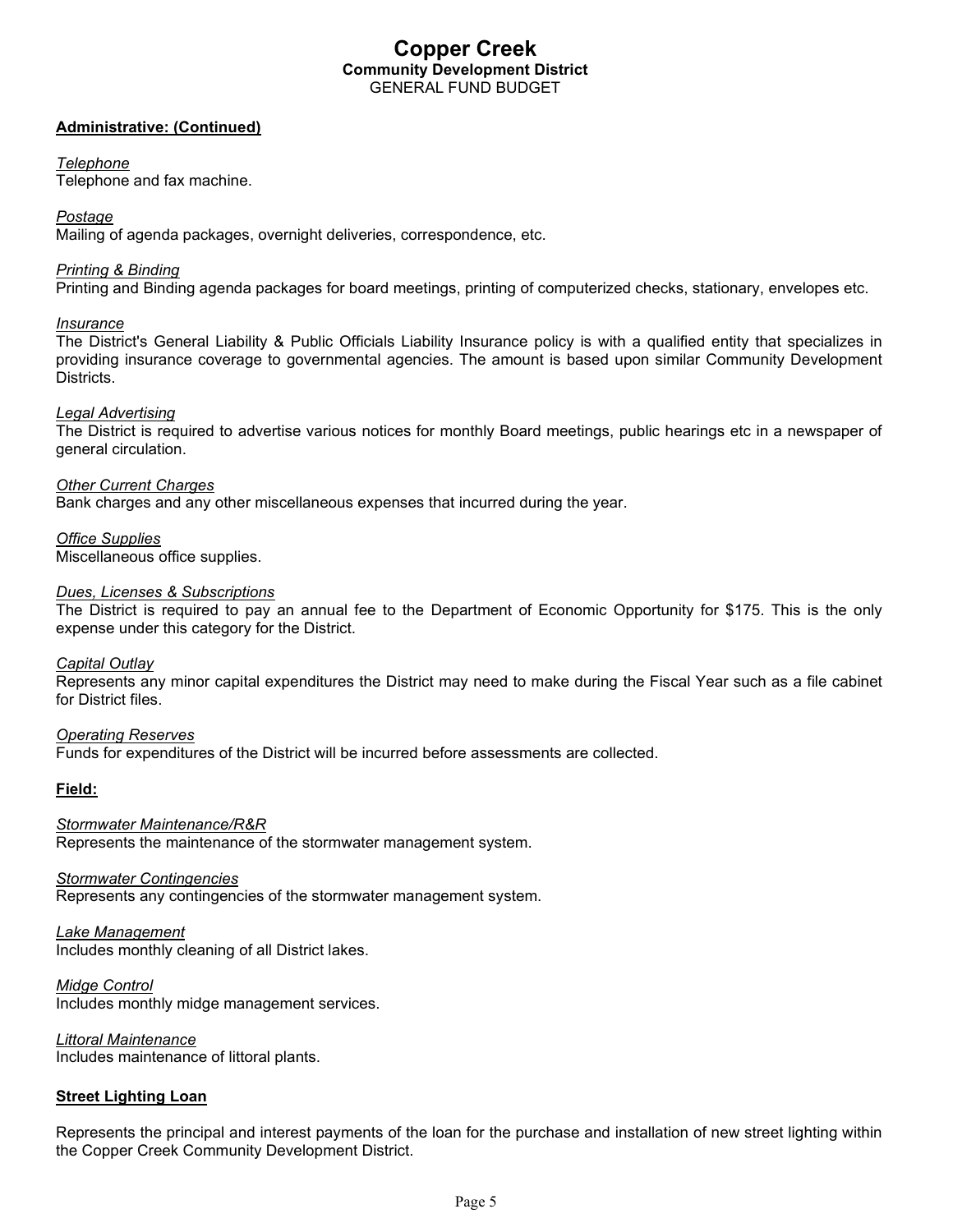## **Copper Creek Debt Service Fund**

**Community Development District <b>Series 2019** Series 2019 Special Assessment Bonds

| <b>Description</b>            | <b>Adopted</b><br><b>Budget</b><br>FY2022 | <b>Actual</b><br><b>Thru</b><br>4/30/2022 | Projected<br><b>Next</b><br><b>5 Months</b> | Projected<br>thru<br>9/30/2022 | <b>Proposed</b><br><b>Budget</b><br>FY 2023 |
|-------------------------------|-------------------------------------------|-------------------------------------------|---------------------------------------------|--------------------------------|---------------------------------------------|
| <b>Revenues</b>               |                                           |                                           |                                             |                                |                                             |
| Special Assessments - On Roll | \$264,002                                 | \$262,343                                 | \$1,659                                     | \$264,002                      | \$264,002                                   |
| Special Assessments - Direct  | \$52,800                                  | \$27,273                                  | \$25,527                                    | \$52,800                       | \$52,800                                    |
| Special Assessments - Prepaid | \$0                                       | \$8,256                                   | \$0                                         | \$8,256                        | \$0                                         |
| Interest Income               | \$0                                       | \$36                                      | \$51                                        | \$87                           | \$0                                         |
| Carry Forward Surplus (1)     | \$190,282                                 | \$208,399                                 | \$0                                         | \$208,399                      | \$221,428                                   |
| <b>Total Revenues</b>         | \$507,084                                 | \$506,308                                 | \$27,236                                    | \$533,544                      | \$538,230                                   |
| <b>Expenditures</b>           |                                           |                                           |                                             |                                |                                             |
| Series 2019                   |                                           |                                           |                                             |                                |                                             |
| Interest - 11/01              | \$114,381                                 | \$114,381                                 | \$0                                         | \$114,381                      | \$112,734                                   |
| Principal - 11/01             | \$85,000                                  | \$85,000                                  | \$0                                         | \$85,000                       | \$90,000                                    |
| Interest - 05/01              | \$112,734                                 | \$0                                       | \$112,734                                   | \$112,734                      | \$110,991                                   |
| <b>Total Expenditures</b>     | \$312,116                                 | \$199,381                                 | \$112,734                                   | \$312,116                      | \$313,725                                   |
| <b>EXCESS REVENUES</b>        | \$194,968                                 | \$306,927                                 | (\$85,498)                                  | \$221,428                      | \$224,505                                   |

(1) Carry forward surplus is net of the reserve requirement.

Ì

Principal 11/01/23 \$ 90,000.00<br>Interest 11/01/23 \$ 110,990.63

 $$\frac{$110,990.63}{$200,990.63}$ 

| <b>Land Use</b>   | No. Units                     | Gross Per Unit | TOTAL        |
|-------------------|-------------------------------|----------------|--------------|
| Phase 1 - On Roll | 480                           | \$597.83       | \$286,958.40 |
| Phase 2 - Direct  | 96                            | \$550.00       |              |
|                   | 576                           |                | \$339,758.40 |
|                   | Less Discount/Collection Fees | (\$22,956.67)  |              |
|                   | <b>Total Net Assessment</b>   | \$316,801.73   |              |